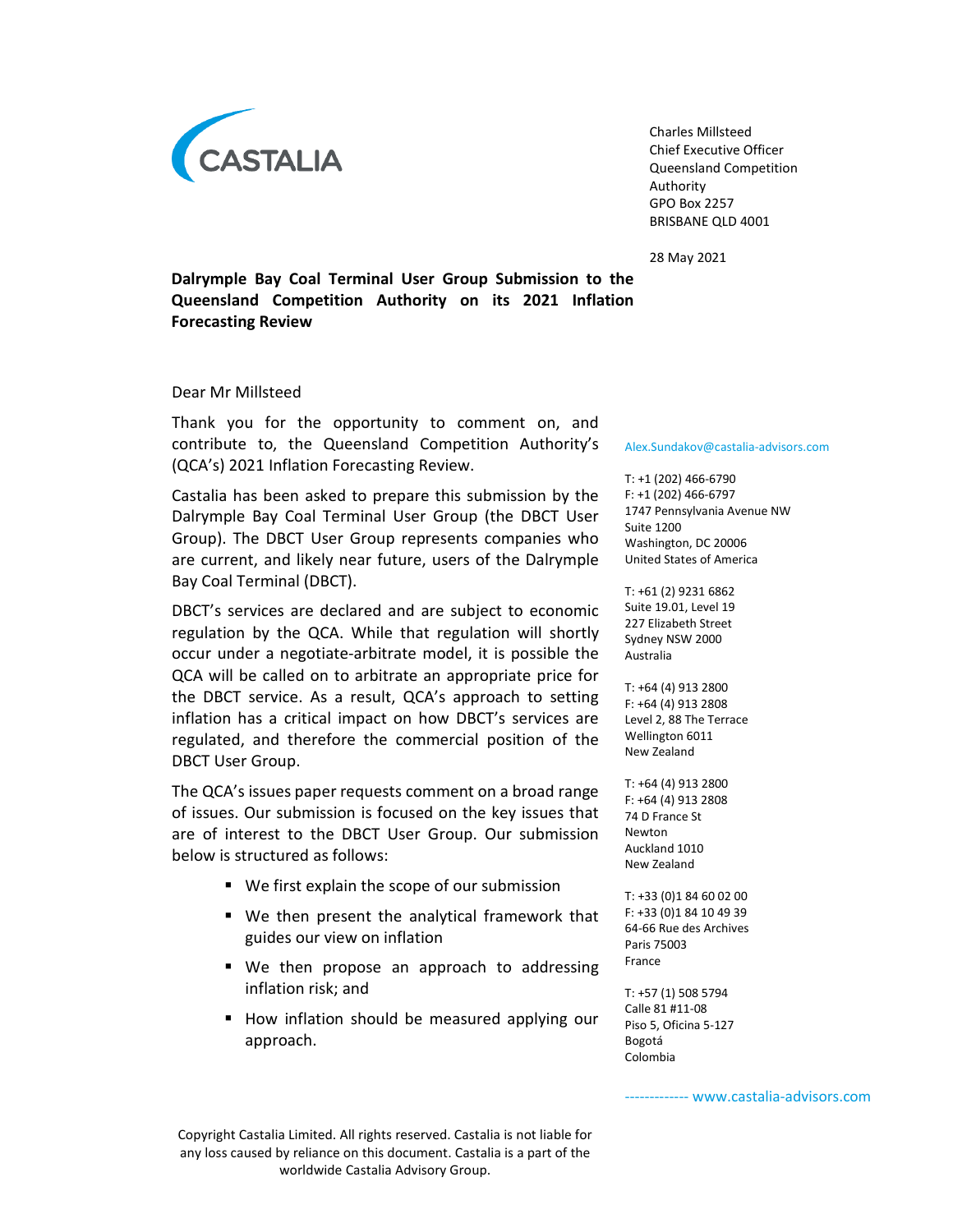## 1 Our submission relates to how inflation is compensated for in the return on and of capital, and not operating and maintenance costs

The issue of inflation enters cost-of-service regulation in two ways:

- O&M cost if regulation seeks to incentivise O&M efficiencies, rather than simply allow recovery of actual costs, forward-looking forecasting of inflation is necessary to ensure that the O&M allowance is realistic and sustainable. Understanding cost drivers is also important for ex post reviews of prudence and efficiency of O&M. However, such ex post reviews do not require forecasting
- Return on and of capital cost-of-service regulation requires the investor to be fully compensated for their opportunity cost of capital, which includes compensation for inflation.

DBCT's regulated charges only provide for the recovery of the return on and of capital invested in DBCT's assets. Under the access agreements, DBCT's O&M costs are passed through to DBCT's Users based on the costs to DBCT of procuring those services under a separate operations contract to a third party, awarded by DBCT.

Given the scope of QCA's regulation of DBCT, our submission only addresses the role of inflation forecasting in maintaining the investors' financial capital.

# 2 Key principles that should guide the approach to inflation forecasting

We understand that QCA, like all other Australian regulators, applies three key principles to return on and of capital for the providers of regulated services:

- First, QCA uses the Capital Asset Pricing Model (CAPM) to estimate the appropriate return on capital. This is relevant and important because CAPM is a nominal model which incorporates a market forecast of inflation (built into the risk-free rate) into its determination of the weighted average cost of capital. In principle, if the investor receives the nominal WACC, it would be fully compensated for future inflation
- Second, regulators prefer the depreciation profile (timing of return of capital) to follow an economically efficient pattern, so that each cohort of users of the regulated services contributes to the return of capital in proportion to the benefit it receives. In economic regulation, depreciation relates to the return of financial capital employed, rather than to the physical deterioration of the assets, even though at times it may be appropriate for the two to coincide. This is relevant because in practical terms the issue of inflation forecasting primarily arises due to preferences about the depreciation profile: that is, by allowing compensation of inflation to be achieved throughout the useful life of the assets
- Finally, regulation aims to allow for the maintenance of the financial capital employed by the investor. This means that the NPV of allowed return on and of capital should be zero. The relevant point here is that compensation for inflation must only happen once: either through the nominal WACC or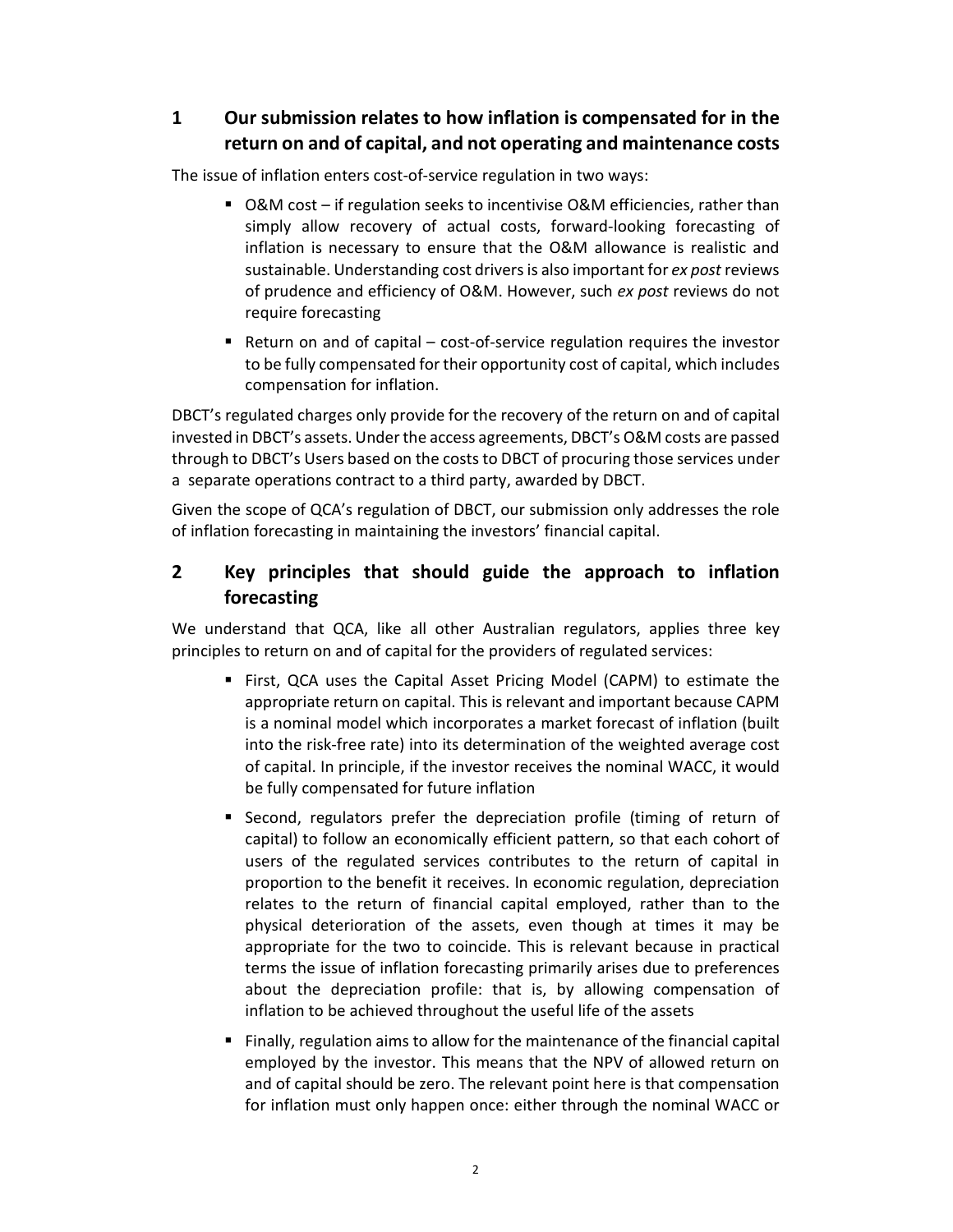through the use of the real WACC and the revaluation of the asset base. It also means that the timing of compensation for inflation can be adjusted as long as the NPV=0 outcome is maintained.

The above principles, which the DBCT User Group fully supports, directly and immediately lead to a number of conclusions about the approach to inflation forecasting in relation to the return on and of capital.

### 3 National CPI to is the most appropriate measure inflation

The weighted average cost of capital, as estimated by the Capital Asset Pricing Model, measures the nominal opportunity cost of capital for an investor holding a fully diversified portfolio of assets. In other words, an investor requires compensation for taking on inflation risk to protect the purchasing power of the money they invested. This means that a chosen measure of inflation should be consistent with the implied inflation embedded in the nominal weighted average cost of capital and consistent with the broad needs of investors holding Australian dollar denominated assets.

It seems to us obvious that in assessing the opportunity cost of owning assets regulated by the QCA, diversified investors would be concerned not about inflation in any specific Australian jurisdiction or any specific sector, but with national inflation. This is the very essence of pricing capital deployed in the regulated assets in Queensland relative to all other investment opportunities. Any regional or sectoral variations in inflation could be diversified away as part of an investor's diversification strategy.

There are several ways to measure national inflation. These are:

- Consumer Price Index  $(CPI)$  An index that measures the change in the price of consumer goods and services
- GDP Deflator  $-$  A measure of the change in the final price of all goods and services, including intermediate goods
- Producer Price Index (PPI) An index that measures the change in the price received by producers to create their final outputs.

Out of these options we believe the CPI is the most appropriate. There two major reasons for this:

- Fundamentally, the purpose of investing is to enable future consumption. Investors in risk free assets seek to be compensated for the time value of consumption and any loss of purchasing power. The same logic applied to the diversified portfolio of assets with the addition of compensation for systematic risk
- $\blacksquare$  CPI is a well-accepted measure of general inflation  $-$  it is used in the superannuation industry for payments, in Public Private Partnership transaction contracts, and in the indexation of government charges. It is also regularly and reliably published using a predictable methodology.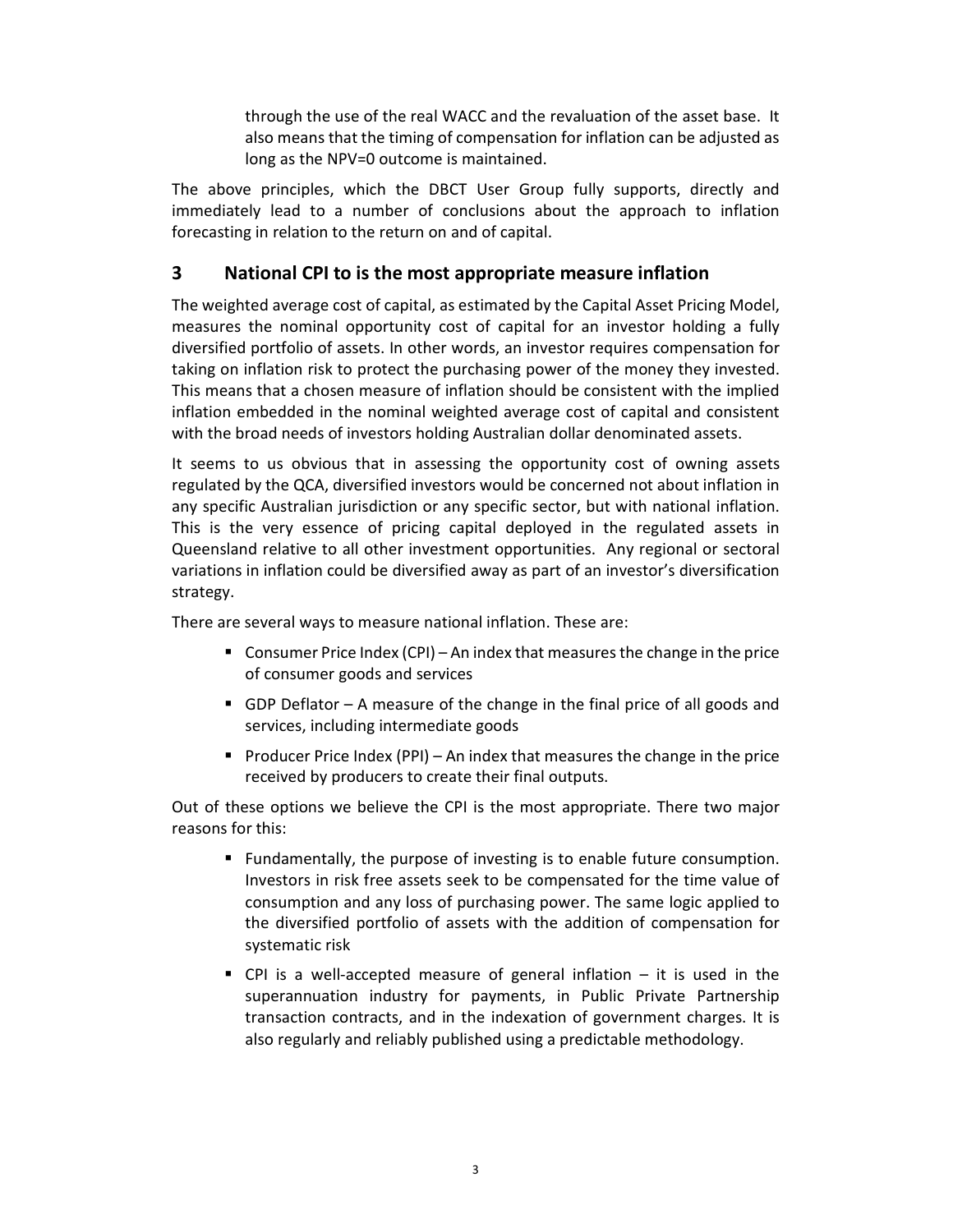# 4 The key requirement for the measure of inflation used for asset revaluation is consistency

Using nominal WACC to compensate for inflation would completely eliminate the need to undertake inflation forecasting for the purposes of calculating the allowed return on and of capital. However, there are often good reasons why the QCA and other regulators prefer not to use this approach:

- It results in relative front-loading of depreciation in real terms. This means that the early cohort of users of the regulated assets make a greater contribution to the return of capital in real terms than the later cohorts. In many cases, this may be inefficient, particularly if the real incomes of future users could be expected to rise
- The use of the un-revalued asset base for regulatory depreciation (which is required to avoid double compensation for inflation when using the nominal WACC) opens a gap between the regulatory accounts and the general accounting practice, where there is generally a requirement to measure the assets at fair value. In principle, there is no reason why the regulatory accounts cannot be different from the general accounts and tax reporting, but a broad alignment between different forms of accounting helps reduce confusion.

The alternative, as used by the QCA and other Australian regulators, is to calculate the real WACC and adjust the regulatory asset base for inflation. In this approach, the compensation for inflation is effectively capitalised into the RAB. As a result, the required compensation for any given year's inflation is progressively provided over the life of an asset through both the return of capital, and return on capital based on an inflation adjusted RAB.

However, it is important to note that applying a CPI inflation adjustment to RAB, while closing the gap between the regulatory and other accounts, does not completely eliminate it. There are a number of reasons why fair value of the assets may differ from their inflation-adjusted value. One of the reasons is that change in the replacement cost of specific assets could deviate from general inflation. But that is not the only reason. Other reasons could include the fact that the actual deterioration of the assets (their physical depreciation) differs from their regulatory depreciation. Fair value may also be affected by market factors that are not related to cost.

In other words, an attempt to align the regulatory value of the assets with its precise fair value by means of using some kind of dedicated price index which is specific to the cost of construction of such assets is likely to be futile, apart from the fact that diversified investors are seeking compensation for general inflation.

In practice, an adjustment of the regulatory asset base for inflation is likely to be at best an approximation of fair value and would simply ensure that the regulatory accounts and the statutory accounts do not deviate too far.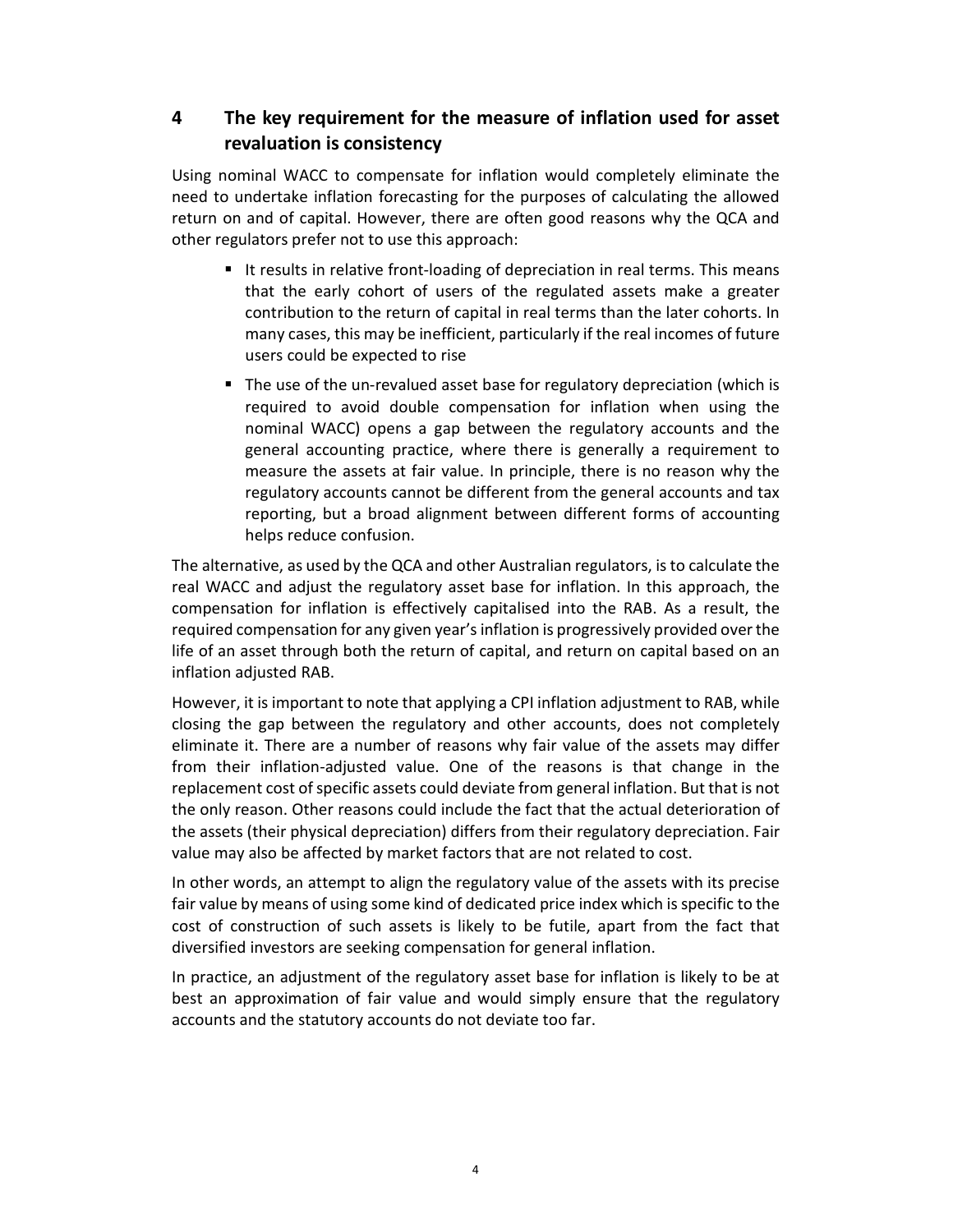If we accept that inflation adjustment to the regulatory asset base will not aim to perfectly replicate the replacement cost of the asset or its statutory fair value, the inflation adjustment should be seen not as an issue of the best possible forecast of inflation but an issue of setting a reasonable and consistent tilt factor into the profile of recovering the return of capital consistent with the underlying economic benefits available to different cohorts of users.

In this context, the key issue becomes ensuring consistency between the amount deducted from the nominal WACC to reflect potential inflation and the amount by which the RAB is adjusted. As long as the amount is the same, there is no risk of either under or over-compensation for inflation. For example, if inflation is assumed to be 2% per annum for a regulatory period, as long as the nominal WACC is reduced by that amount and the RAB is revalued by the same amount, in present value terms there will be no benefit or penalty to the investor if the 2% forecast happens to be wrong.

If inflation is lower than the expected 2%, the investor will receive a "windfall gain" of earning higher than expected real WACC, but it would be immediately offset by the "windfall loss" of lower than expected real return of capital during the period. The tilt of the return of capital will be slightly "wrong", but the difference will be immaterial since the depreciation profile and the associated asset values are in any case not a perfect reflection of fair value.

The issue of inflation forecasting only becomes critical if there are different approaches to the calculation of the real WACC and the inflation adjustment of the asset base. This happens in particular if real WACC is reduced by forecast inflation, while the asset base is adjusted by actual inflation.

In such a case, there can be real gains and losses from getting the inflation forecast wrong. What is more, such an approach creates an incentive for the regulated entity to game inflation forecasts. If forecast inflation is systematically lower than actual inflation, the regulated service provider would receive a permanent benefit. Of course, if forecast inflation is systematically higher than the actual inflation, users would equally benefit.

One approach to address this "gaming" risk is to seek to improve the quality of inflation forecasting. However, we think this is unlikely to be productive. Part of the QCA's reasoning for adopting a negotiate-arbitrate model in respect of DBCT seems to be a view that forecasting errors are inevitable. In our view, there is no need to seek to achieve an unrealistically perfect forecast where a better and more practical solution is simply to eliminate the risk of permanent windfall gains and losses.

In our view, the best way to balance the considerations of eliminating such windfall gains and losses and of maintaining a broad alignment of the regulatory asset base with replacement cost is to use actual inflation from the previous period both to calculate the real WACC and to adjust the asset base for the current period.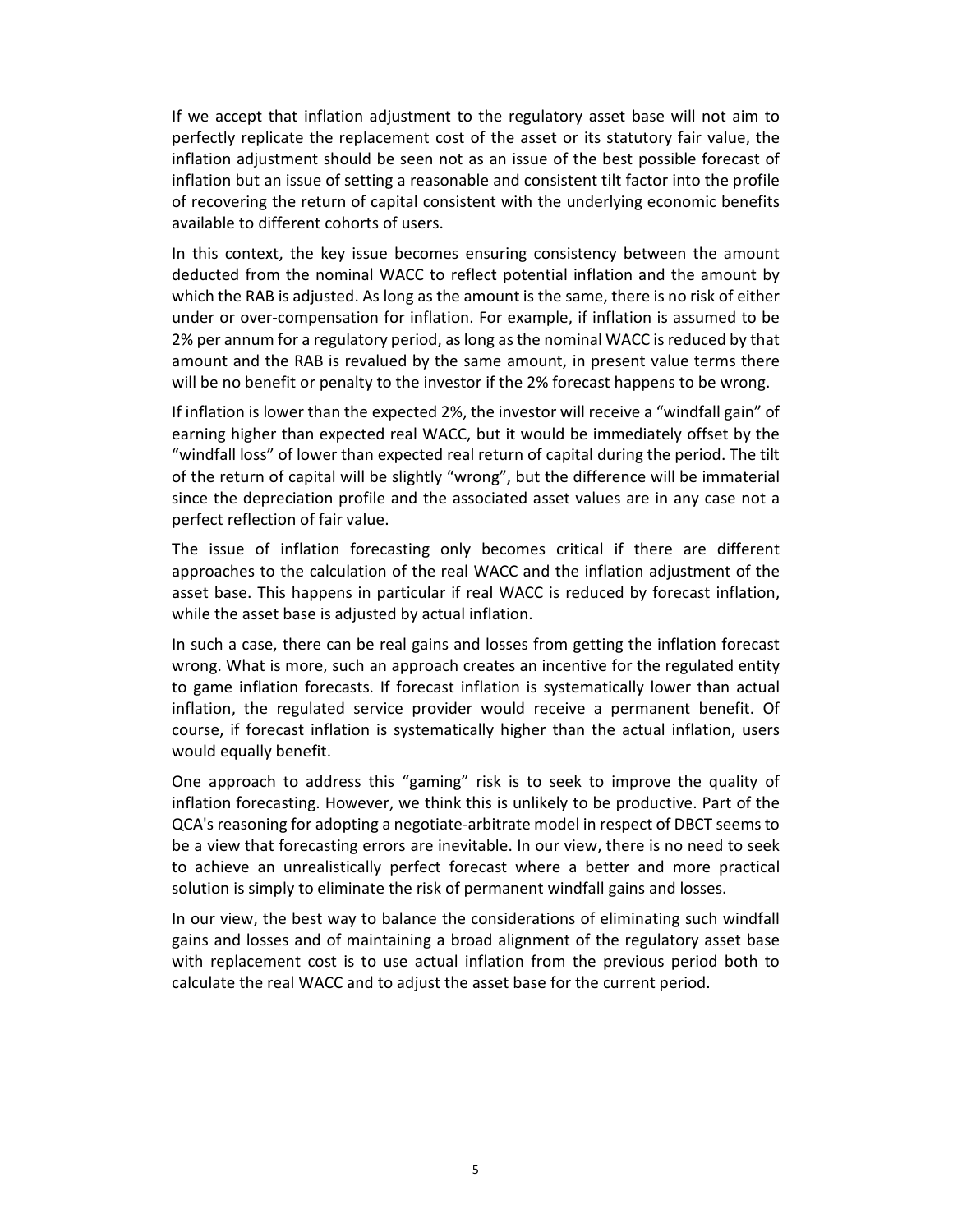There are several benefits to this approach:

- It eliminates the incentive and opportunity for regulatory "gaming"
- It eliminates the need for complex and sophisticated debates about inflation forecasts. Inflation is based on what has already occurred, rather a judgement of the likely future
- It broadly keeps the return of capital constant in real terms. The tilt is not as perfect as it would have been with perfect inflation forecast, but with annual adjustment for actual inflation it is unlikely to get materially out of line with the intended depreciation profile. Perfection is neither a possible nor a particularly useful objective here
- This approach is administratively simple and straight-forward to implement
- It lowers regulatory burden  $-$  fewer resources need to be spent by the regulator and regulated business to argue the appropriate way to forecast inflation.

In Figure 1.1 we show the difference between the current inflation rate and that from 1 year prior over the last 50 years to assess whether there is a risk of a systematic and significant bias in the real depreciation profile from using past inflation as predictor of the future. What we found is that although there are year-on-year variations, overall past inflation over-estimates current inflation by a negligible 0.1% per annum. In the current low inflation environment, any effects from using last period inflation to set current period real WACC and current period RAB adjustment would likely keep the real depreciation profile materially the same as getting forward inflation forecasts right.



Figure 1.1: Difference between current and 1 year lagged inflation.